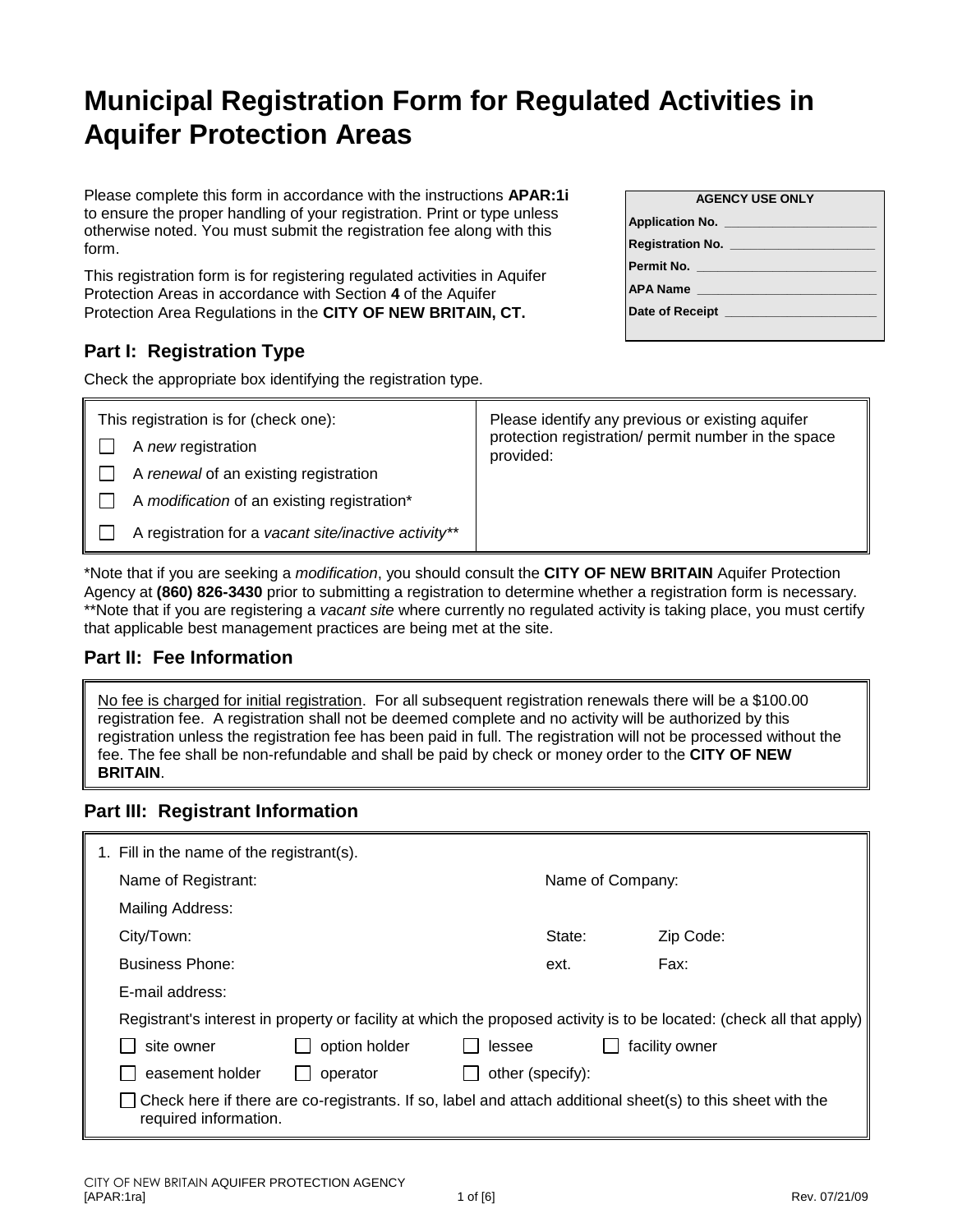| 2. | List primary contact for departmental correspondence and inquiries. (Please complete all fields.)                                                         |        |           |  |
|----|-----------------------------------------------------------------------------------------------------------------------------------------------------------|--------|-----------|--|
|    | Name:                                                                                                                                                     |        |           |  |
|    | Mailing Address:                                                                                                                                          |        |           |  |
|    | City/Town:                                                                                                                                                | State: | Zip Code: |  |
|    | <b>Business Phone:</b>                                                                                                                                    | ext.   | Fax:      |  |
|    | <b>Contact Person:</b>                                                                                                                                    | Title: |           |  |
|    | E-mail address:                                                                                                                                           |        |           |  |
| 3. | List attorney or other representative, if applicable:                                                                                                     |        |           |  |
|    | Firm Name:                                                                                                                                                |        |           |  |
|    | Mailing Address:                                                                                                                                          |        |           |  |
|    | City/Town:                                                                                                                                                | State: | Zip Code: |  |
|    | <b>Business Phone:</b>                                                                                                                                    | ext.   | Fax:      |  |
|    | Attorney:                                                                                                                                                 |        |           |  |
| 4. | Facility Operator:                                                                                                                                        |        |           |  |
|    | Name:                                                                                                                                                     |        |           |  |
|    | <b>Mailing Address:</b>                                                                                                                                   |        |           |  |
|    | City/Town:                                                                                                                                                | State: | Zip Code: |  |
|    | <b>Business Phone:</b>                                                                                                                                    | ext.   | Fax:      |  |
|    | <b>Contact Person:</b>                                                                                                                                    |        |           |  |
| 5. | Facility Owner:                                                                                                                                           | Title: |           |  |
|    | Name:                                                                                                                                                     |        |           |  |
|    | <b>Mailing Address:</b>                                                                                                                                   |        |           |  |
|    | City/Town:                                                                                                                                                | State: | Zip Code: |  |
|    | <b>Business Phone:</b>                                                                                                                                    | ext.   | Fax:      |  |
|    | <b>Contact Person:</b>                                                                                                                                    | Title: |           |  |
| 6. | List any engineer(s) or other consultant(s) employed or retained to assist in preparing the registration or in<br>designing or constructing the activity. |        |           |  |
|    | Name:                                                                                                                                                     |        |           |  |
|    | <b>Mailing Address:</b>                                                                                                                                   |        |           |  |
|    | City/Town:                                                                                                                                                | State: | Zip Code: |  |
|    | <b>Business Phone:</b>                                                                                                                                    | ext.   | Fax:      |  |
|    | <b>Contact Person:</b>                                                                                                                                    | Title: |           |  |
|    | Service Provided:                                                                                                                                         |        |           |  |
|    | Check here if additional sheets are necessary, and label and attach them to this sheet.                                                                   |        |           |  |

# **Part III: Registrant Information (continued)**

r.

 $\blacksquare$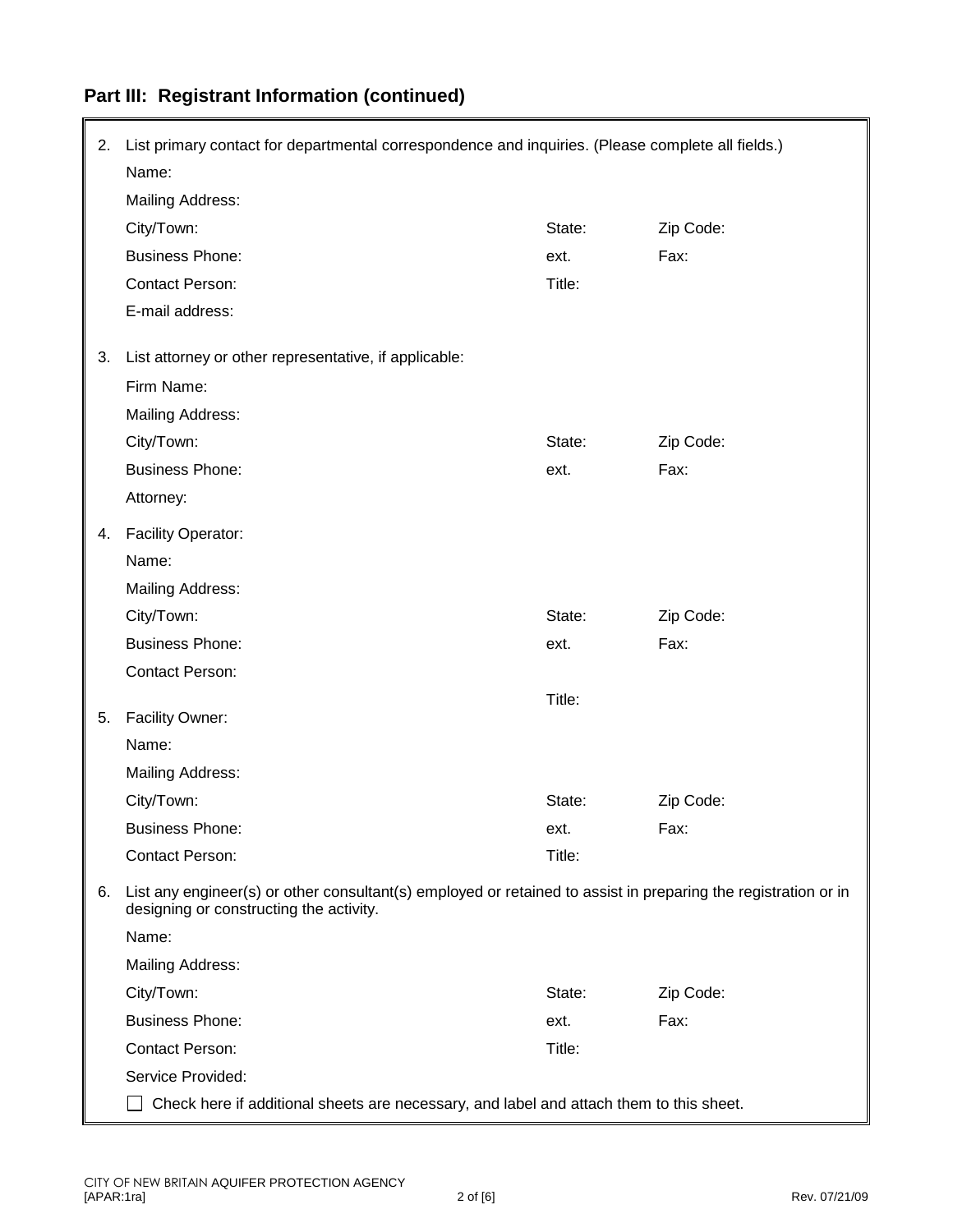# **Part IV: Facility Information**

F

| 1.     | Name of facility:                                                                                                                                                                                                 |                                                                                                                                                                                                                                                          |  |  |
|--------|-------------------------------------------------------------------------------------------------------------------------------------------------------------------------------------------------------------------|----------------------------------------------------------------------------------------------------------------------------------------------------------------------------------------------------------------------------------------------------------|--|--|
|        | Street Address or Description of Location:                                                                                                                                                                        |                                                                                                                                                                                                                                                          |  |  |
|        | City/Town:                                                                                                                                                                                                        | State:<br>Zip Code:                                                                                                                                                                                                                                      |  |  |
| 2.     |                                                                                                                                                                                                                   | From the following list, check all regulated activities being conducted at the facility.                                                                                                                                                                 |  |  |
|        | Regulated Activity: For a full description of each regulated activity see Section 2(a)(35) of the Aquifer<br>Protection Area Regulations of the CITY OF NEW BRITAIN or Appendix A of the<br>instructions APAR:1i. |                                                                                                                                                                                                                                                          |  |  |
| $\Box$ | (A)                                                                                                                                                                                                               | Underground storage or transmission of oil or petroleum                                                                                                                                                                                                  |  |  |
| $\Box$ | (B)                                                                                                                                                                                                               | Oil or petroleum dispensing for the purpose of retail, wholesale or fleet use                                                                                                                                                                            |  |  |
| $\Box$ | (C)                                                                                                                                                                                                               | On-site storage of hazardous materials for the purpose of wholesale sale                                                                                                                                                                                 |  |  |
| $\Box$ | (D)                                                                                                                                                                                                               | Repair or maintenance of vehicles or internal combustion engines of vehicles                                                                                                                                                                             |  |  |
| $\Box$ | (E)                                                                                                                                                                                                               | Salvage operations of metal or vehicle parts                                                                                                                                                                                                             |  |  |
| $\Box$ | (F)                                                                                                                                                                                                               | Wastewater discharges to ground water other than domestic sewage and stormwater                                                                                                                                                                          |  |  |
| $\Box$ | (G)                                                                                                                                                                                                               | Car or truck washing (unsewered)                                                                                                                                                                                                                         |  |  |
| $\Box$ | (H)                                                                                                                                                                                                               | Production or refining of chemicals                                                                                                                                                                                                                      |  |  |
| $\Box$ | (1)                                                                                                                                                                                                               | Clothes or cloth cleaning service (dry cleaner)                                                                                                                                                                                                          |  |  |
| $\Box$ | (J)                                                                                                                                                                                                               | Industrial laundry service (unsewered)                                                                                                                                                                                                                   |  |  |
| $\Box$ | (K)                                                                                                                                                                                                               | Generation of electrical power by means of fossil fuels (power plants)                                                                                                                                                                                   |  |  |
| $\Box$ | (L)                                                                                                                                                                                                               | Production of electronic boards, electrical components, or other electrical equipment                                                                                                                                                                    |  |  |
| $\Box$ | (M)                                                                                                                                                                                                               | Embalming or crematory services (unsewered)                                                                                                                                                                                                              |  |  |
| $\Box$ | (N)                                                                                                                                                                                                               | Furniture stripping operations                                                                                                                                                                                                                           |  |  |
| $\Box$ | (O)                                                                                                                                                                                                               | Furniture finishing operations                                                                                                                                                                                                                           |  |  |
| $\Box$ | (P)                                                                                                                                                                                                               | Storage, treatment or disposal of hazardous waste under a RCRA permit (hazardous waste facility)                                                                                                                                                         |  |  |
| $\Box$ | (Q)                                                                                                                                                                                                               | Biological or chemical testing, analysis or research (unsewered)                                                                                                                                                                                         |  |  |
|        | (R)                                                                                                                                                                                                               | Pest control services                                                                                                                                                                                                                                    |  |  |
| $\Box$ | (S)                                                                                                                                                                                                               | Photographic finishing (unsewered)                                                                                                                                                                                                                       |  |  |
|        | (T)                                                                                                                                                                                                               | Production or fabrication of metal products                                                                                                                                                                                                              |  |  |
|        | (U)                                                                                                                                                                                                               | Printing, plate making, lithography, photoengraving, or gravure                                                                                                                                                                                          |  |  |
| $\Box$ | (V)                                                                                                                                                                                                               | Accumulation or storage of waste oil, anti-freeze or spent lead-acid batteries (recycling facility<br>under a state DEP General Permit)                                                                                                                  |  |  |
| $\Box$ | (W)                                                                                                                                                                                                               | Production of rubber, resin cements, elastomers or plastic                                                                                                                                                                                               |  |  |
| $\Box$ | (X)                                                                                                                                                                                                               | Storage of de-icing chemicals (salt storage facility, fleet, state or municipal garage)                                                                                                                                                                  |  |  |
| $\Box$ | (Y)                                                                                                                                                                                                               | Accumulation, storage, handling, recycling, disposal, reduction, processing, burning, transfer or<br>composting of solid waste (under a state DEP permit; a solid waste facility, landfill, transfer<br>station, composting facility, processing center) |  |  |
|        | (Z)                                                                                                                                                                                                               | Dying, coating or printing of textiles, or tanning or finishing of leather                                                                                                                                                                               |  |  |
|        | (AA)                                                                                                                                                                                                              | Production of wood veneer, plywood, reconstituted wood or pressure-treated wood                                                                                                                                                                          |  |  |
| $\Box$ | (BB)                                                                                                                                                                                                              | Pulp production processes                                                                                                                                                                                                                                |  |  |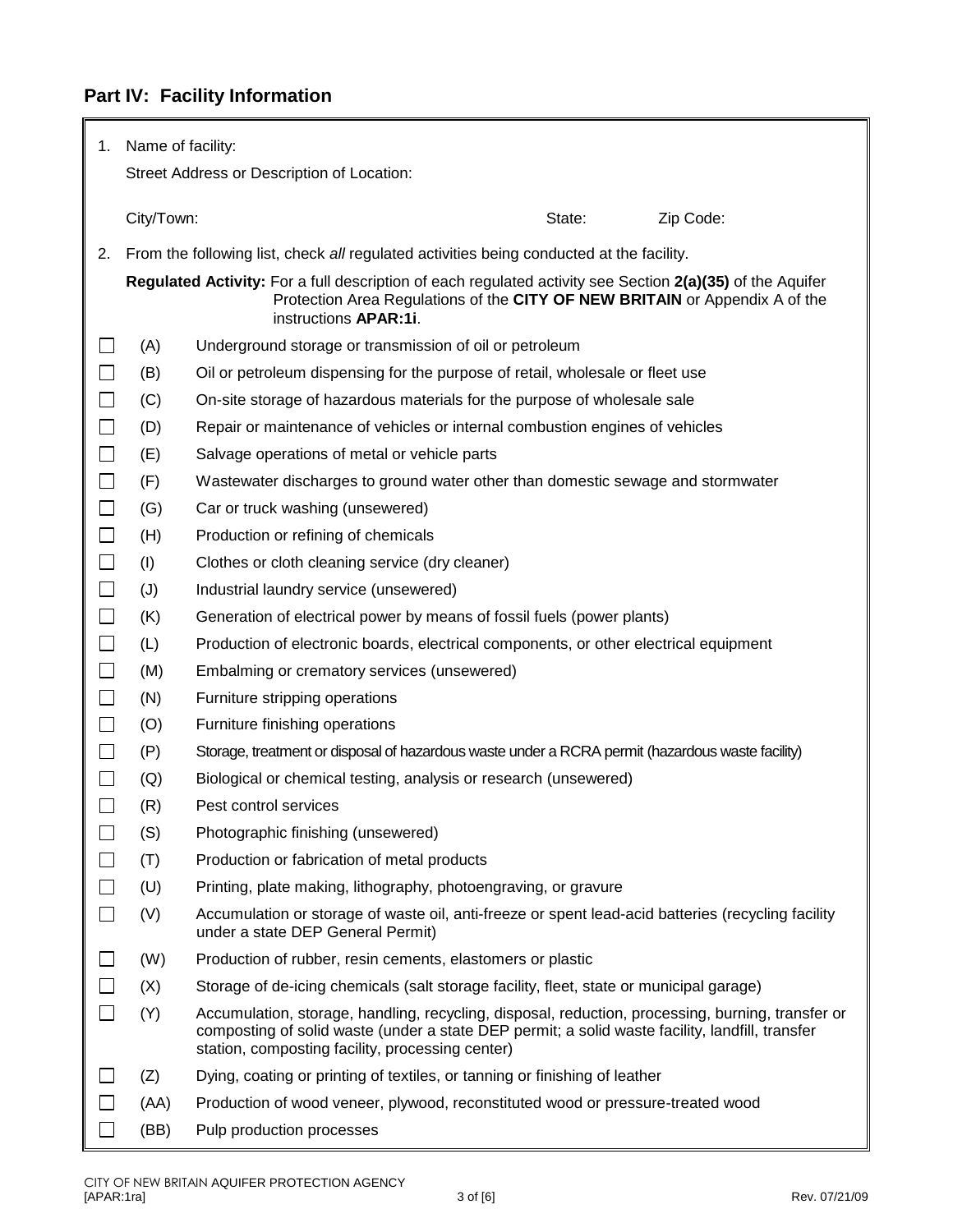### **Part V: Best Management Practices**

The registrant and operator, if different from the registrant, must certify that the facility is in compliance with all the best management practices set forth in Section **12(a)** of the Aquifer Protection Area Regulations. The registrant and the operator, if different from the registrant, must sign this part. A registration will be considered incomplete unless the required signatures are provided.

For a full description of Best Management Practices (BMP's) for regulated activities, see Section **12(a)** of the Aquifer Protection Area Regulations or Appendix B of the instructions **APAR:1i**.

| "I certify that the subject facility is in compliance with all the best management practices set forth in Section<br>12(a) of the Aquifer Protection Area Regulations. I have checked the box by each of the following statements<br>as verification that the subject facility is in compliance with all applicable best management practices." |                       |  |  |
|-------------------------------------------------------------------------------------------------------------------------------------------------------------------------------------------------------------------------------------------------------------------------------------------------------------------------------------------------|-----------------------|--|--|
| Storage of hazardous materials above ground is in compliance with all provisions of Section 12(a)(1) of<br>the Aquifer Protection Area Regulations.                                                                                                                                                                                             |                       |  |  |
| The number of underground storage tanks used to store hazardous materials shall not increase in<br>accordance with Section 12(a)(2) of the Aquifer Protection Area Regulations.                                                                                                                                                                 |                       |  |  |
| Replacement of any underground storage tanks used to store hazardous materials shall take place in<br>accordance with all provisions of Section 12(a)(3) of the Aquifer Protection Area Regulations.                                                                                                                                            |                       |  |  |
| Devices for release of wastewaters to the ground shall not be used except in accordance with Section<br>(12(a)(4) of the Aquifer Protection Area Regulations.                                                                                                                                                                                   |                       |  |  |
| A Materials Management Plan has been developed in accordance with Section 12(a)(5) of the Aquifer<br>Protection Area Regulations and will be implemented upon issuance of a registration.                                                                                                                                                       |                       |  |  |
| Signature of Registrant                                                                                                                                                                                                                                                                                                                         | Date                  |  |  |
| Name of Registrant (print or type)                                                                                                                                                                                                                                                                                                              | Title (if applicable) |  |  |
| Signature of Operator (if different than above)                                                                                                                                                                                                                                                                                                 | Date                  |  |  |
| Name of Operator (print or type)                                                                                                                                                                                                                                                                                                                | Title (if applicable) |  |  |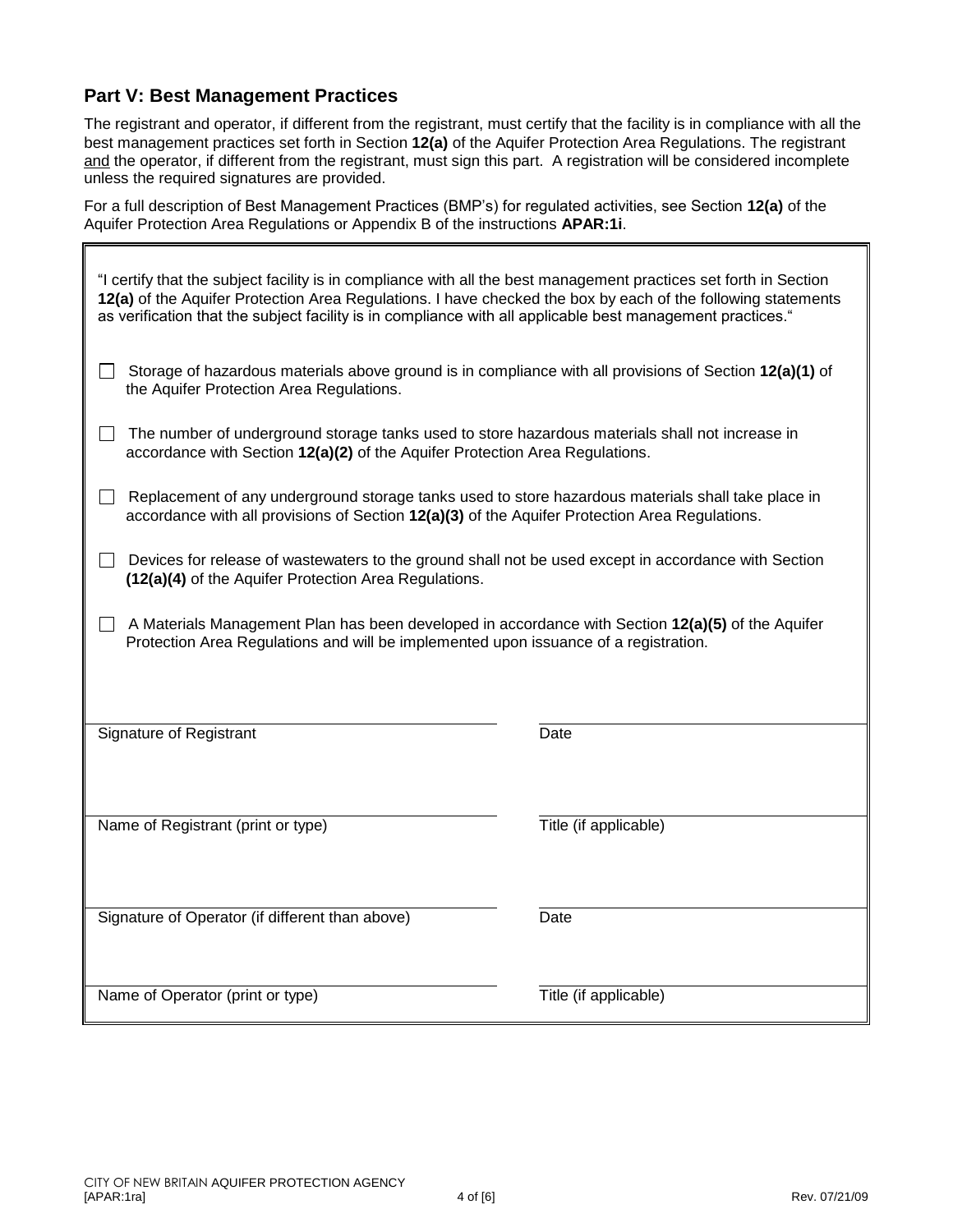### **Part VI: Supporting Documents**

ı.

Please check the box by the attachments being submitted as verification that *all* applicable attachments have been submitted with this registration form. When submitting any supporting documents, please label the documents as indicated in this part (e.g., Attachment A, etc.) and be sure to include the registrant's name.

| Attachment A: | A Facility Boundary Map (Required for all Registrations)                                                                                                                                                                                                                                                                                                                                                              |
|---------------|-----------------------------------------------------------------------------------------------------------------------------------------------------------------------------------------------------------------------------------------------------------------------------------------------------------------------------------------------------------------------------------------------------------------------|
|               | An 8" X 11" copy of the relevant portion of a USGS Topographic Quadrangle Map with<br>the exact location of the facility* (property) boundaries shown. A larger scale [local<br>property or assessor's] map with the facility boundaries shown, may also be submitted to<br>clarify boundary locations. For sample maps see Figures A and B of the instructions<br>APAR:1.                                            |
|               | *Note: In accordance with Section 2(a)(12) of the Aquifer Protection Area Regulations,<br>"facility" is defined as property where a regulated activity is being conducted by any<br>person, including without limitation any buildings located on the property that are owned<br>or leased by that person; and includes contiguous land owned, leased, or for which there<br>is an option to purchase by that person. |
| Attachment B: | Materials Management Plan, if requested by the Agency.                                                                                                                                                                                                                                                                                                                                                                |
| Attachment C: | Stormwater Management Plan, if requested by the Agency.                                                                                                                                                                                                                                                                                                                                                               |

*(continued on the following page)*